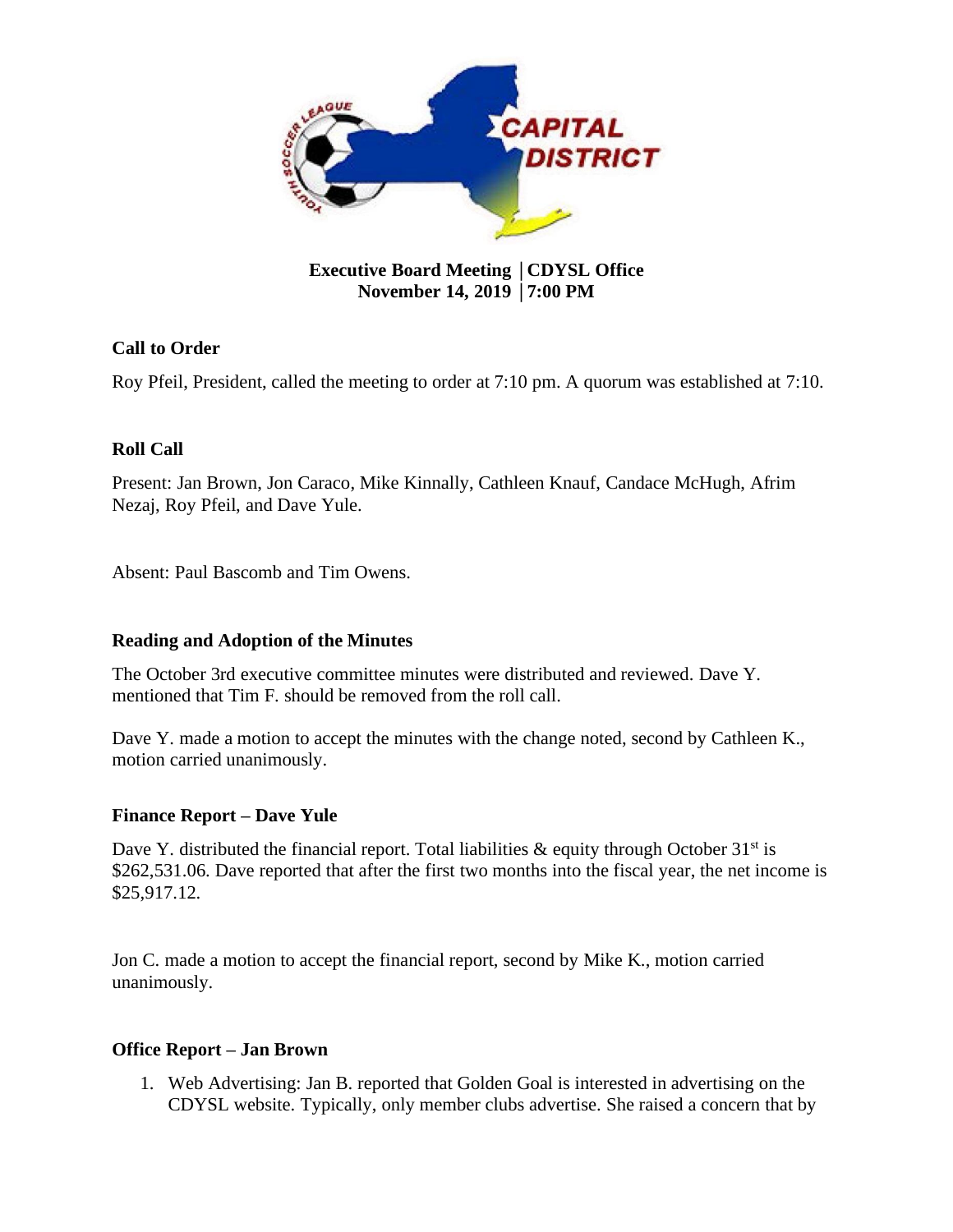allowing them to advertise, if an issue regarding their staff risk management occurred, it would appear that CDYSL is connected to Golden Goal. Jan B. also mentioned that Golden Goal is not listed on Eastern NY's website as an insurance facility. Dave Y. mentioned that in the past, CDYSL did advertise Golden Goal tournaments, and Afrim N. clarified that clubs held their tournaments there. Mike K. said that CDYSL allows Union College soccer camps to advertise without being a member club, therefore the board approved Golden Goal to advertise on the CDYSL website.

2. EDP Dual Team Rostering – last year, the Executive Committee allowed players to be dually-registered on an EDP team and a CDYSL team, which was an exception only for the 2018-2019 season. Jan B. recommended that this become a permanent rule that a player can be rostered on CDYSL club team and on an EDP team. This could also be extended to allow players to play on an EDP team, regardless of whether the EDP team is associated with the player's primary club (EDP team made up of players from several clubs).

After a brief discussion, the Executive Committee felt that there are a lot of benefits of the rule change, and the proposal will be brought to the next Board of Directors meeting.

- 3. 2020 Scholarships Jan B reported that the office is prepared to open the registration site and confirmed by the board that the number of scholarships and amounts will remain the same as last year.
- 4. Office Job Opening Jan B. reported that 3 resumes have been received and she will begin interviewing soon. Roy P. said that it is important to always have 3 staff members. However, Jan B. expressed that the best solution is to increase the staff positions to full time. She said that having staff in the office only for a couple hours a day, it is difficult to accomplish much. Roy P. then explained that having 3 staff members is important in case a staff member leaves CDYSL, then there are still 2 people in the office until a new person could be hired. He also mentioned that it is vital to offer a competitive wage (\$16/hour). Dave Y. mentioned that his opinion is that the board should allow Jan B. to run the office as she sees fit and negotiates the wages based on the budget. Roy P. disagreed that personnel and wages should be approved by the Executive Committee. Cathleen K. then expressed that she agreed with Jan B. and Dave Y. that as long as the LOD works within the budgeted amount, she should be responsible for dividing up the work and negotiate rates. Jan B. asked why the Executive Committee is micromanaging the office personnel/hours/wages now, when they did not interfere with the office management when Tammy K. was League Operations Director (LOD). Dave Y. did mention that the board is concerned that she was not hiring fast enough and knowing from past experience, the office will get very busy soon.

Jan B. would like to increase Jenny's current hours (currently 20 hours) as she said that that part time staff doesn't provide the consistency that is needed. Also, for consistency, she would like to have each staff member specialize in an area (registrar, etc.). Roy P. felt it is vital to have everyone cross trained, in case someone leaves. Mike K. expressed that it is okay to have everyone cross trained, however 1 person should be dedicated to each position.

Candace M. spoke that she is surprised by the unprofessionalism of the Executive Board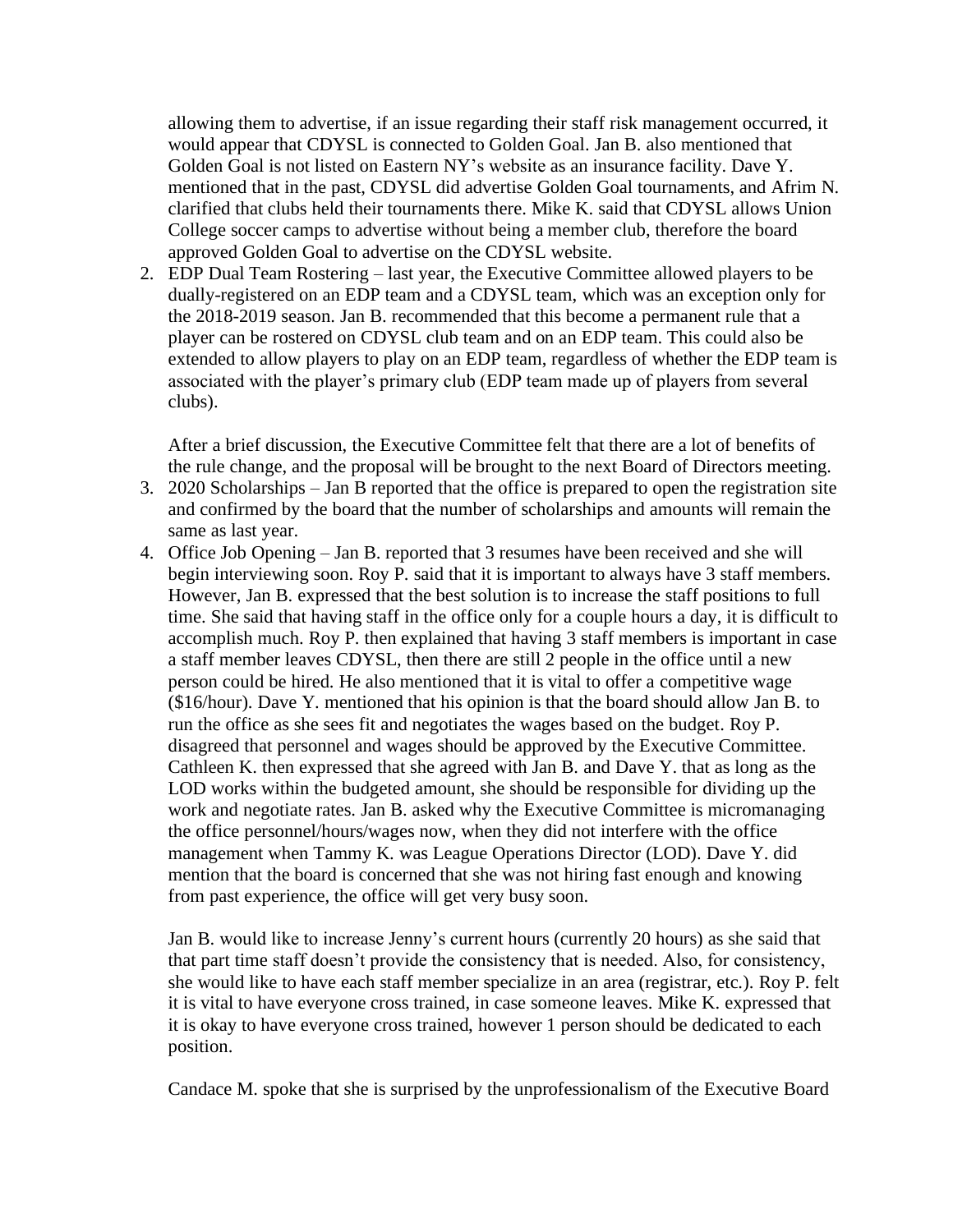at meetings and via email. She's observed that the Executive Committee is a very combative atmosphere, and now understands why CDYSL has had difficulty filling board vacancies in the past.

Jan B. requested that when a club/team expresses a concern to the Executive Committee, it should be forwarded to her to handle. She asked that the committee respects the processes and procedures that have been in place for many years. Currently, she spends much of her time defending the offices process and procedures to committee members.

Jan B. suggested that the Executive Committee spends more time deciding the future of CDYSL, instead of micro-managing the office. The committee spends a lot of time arguing, and isn't the organization isn't progressing. Mike K. mentioned that he struggles to come to these meetings, as there is too much arguing. He feels that the committee should let the office do what it needs to do, and feels like more time should be dedicated to moving the organization forward. Afrim N. also agreed with the unprofessionalism, however, he said that the board should listen to the clubs when they have a complaint. Cathleen K. felt that the board should listen to what clubs have to say, but always refer them to the LOD to handle. Roy P. mentioned that he gets complaints that clubs aren't getting a response from the LOD.

Roy P. asked when Jan expects to hire someone? Jan B. feels that we could have someone in place by Thanksgiving.

- 5. Spring League Program Jan B. reported that Logical Net has completed the Scheduling program, and the staff is testing the capabilities. One of the new features is that individual field availability can be blacked-out for certain dates.
- 6. Doing Well While Doing Good Symposium Jan B. attended the symposium recently, and due to the information, she gained, she contacted the CDYSL lawyer and will be updating/reviewing some of the CDYSL legal documents.
- 7. Exceptional Seniors Jan B. thanked Mike K. for the use of DiCaprio Park. There were over 236 senior profiles and more than 70 coaches registered. Jan B. mentioned that there continues to be concerns regarding the Suburban Council girls, and she plans to meet with NYSPHAA to develop a solution.
- 8. Fall Program the program was extended by one week due to rain, which caused a lot of teams to pull out because of the extension which caused a lot of scheduling changes. Jan B. will be organizing a focus group to discuss Fall Ball concerns and recommendations from this group will be forwarded to the Games Committee for its consideration.

#### **Committee Reports:**

- 1. **Rules – Tim Owens (absent)** No report
- **2. Games – Paul Bascomb (absent)** No report
- **3. Membership/Nominations – Afrim Nezaj**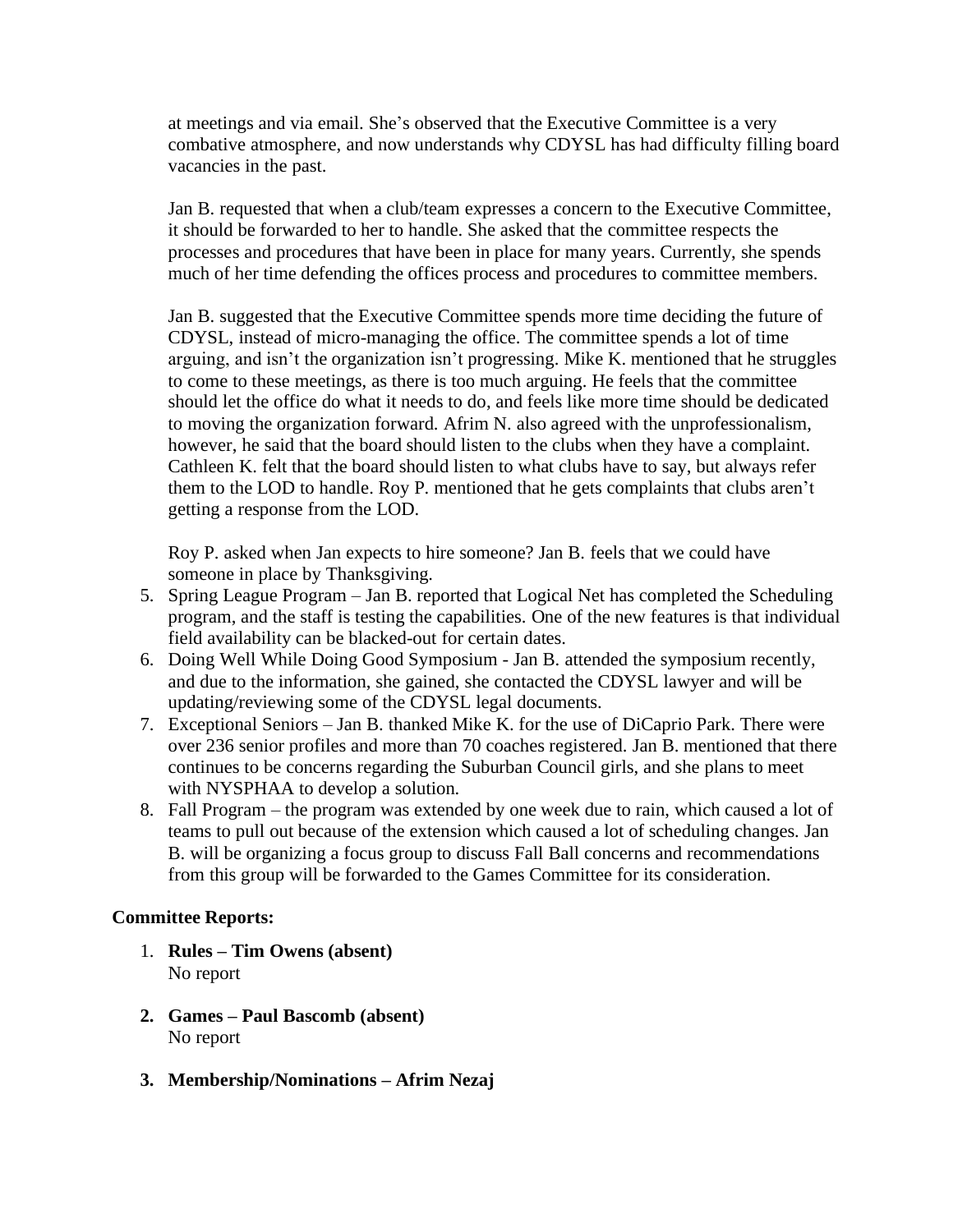- 1. Nirvana Waves: confirmed that they did play Fall Ball as a guest team. Because there was not a quorum at the October Board of Directors meeting, the official vote will be in January. Jan B. clarified that since they have met all of the requirements, they can go ahead and register for the Spring season.
- **4. Scholarships – Candice McHugh** No report

### **Special Committees**

- **1. Programs – Roy Pfeil**
	- **a. Coaching Education – Roy Pfeil** No report
	- **b. Exceptional Senior Showcase** See Office Report.
	- **c. Coaches Workshop**

The date of the Coaches Workshop will be March  $14<sup>th</sup>$ . Roy P. said a suggestion was made that they move it to a facility with turf, or to use Futsal balls in the gym. Afrim N. offered the Afrim's facility for the workshop, and it was discussed to encourage recreation coaches to attend.

#### **Unfinished Business**

- 1. **Empire Cup 2019** Afrim N. confirmed that the Empire Cup will be held during the last weekend in March.
- 2. **Yankee Trails Bus Trip Dispute -** Dave Y. reported that CDYSL was given a check and 55 gift cards (value of \$50 each) from Yankee Trails. He asked that the board make a final decision as to if they want to consider the matter closed so that the check can be cashed. A motion was made by Jon C. to accept the check and gift cards from Yankee Trails. Motion second by Mike K, motion passes unanimously.

#### **New Business**

1. Club mergers – Roy P. would like to offer 4 free coaching classes for each club that merges as an incentive to merge. Mike K. mentioned that he is uncomfortable having CDYSL encourage merging. He also wondered if the 4 free coaching classes would have any impact on club's decision to merge.

Afrim N. suggested that offering every CDYSL club 1 coaching education class, as it would be a nice gesture to all clubs.

Roy P. is concerned about clubs folding and that 70 CDYSL teams have recently moved to EDP. He would like to increase the number of Division 1 teams being played in CDSYL.